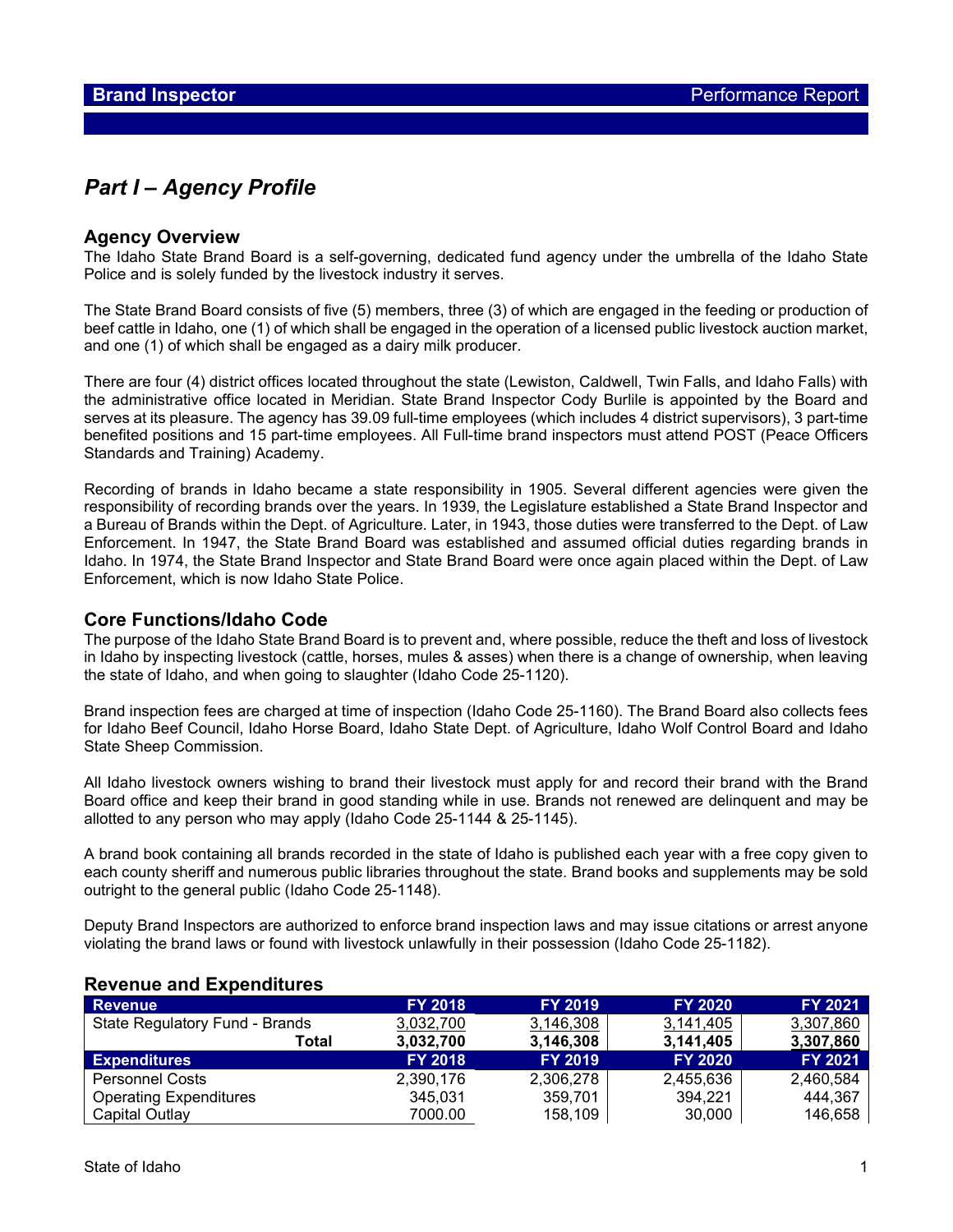| <b>Trustee/Benefit Payments</b>                             |                | 0              | 0              |           |  |  |  |  |
|-------------------------------------------------------------|----------------|----------------|----------------|-----------|--|--|--|--|
| Total                                                       | 2,742,207      | 2,824,088      | 2,879,857      | 3,051,609 |  |  |  |  |
| Profile of Cases Managed and/or Key Services Provided       |                |                |                |           |  |  |  |  |
| <b>Cases Managed and/or Key Services</b><br><b>Provided</b> | <b>FY 2018</b> | <b>FY 2019</b> | <b>FY 2020</b> | FY 2021   |  |  |  |  |
| Total Number of Livestock Inspected                         | 2,018,405      | 2,048,222      | 2,148,937      | 2,138,393 |  |  |  |  |
| Number of Stray Livestock Recovered                         | 109            | 121            | 127            | 183       |  |  |  |  |
| Proceeds Held on Questionable                               | 1,465,500      | 1,491,960      | 1,961,590      | 1,660,112 |  |  |  |  |
| Ownership/Number of Head                                    | 2715           | 2724           | 2795           | 2502      |  |  |  |  |
| <b>Total Number of Brands Recorded</b>                      | 17,416         | 17,388         | 17,327         | 16,783    |  |  |  |  |
| New Brand Recordings Per Year                               | 538            | 595            | 588            | 674       |  |  |  |  |

## **Licensing Freedom Act**

Agencies who participate in licensure must report on the number of applicants denied licensure or license renewal and the number of disciplinary actions taken against license holders.

|                                                        |         | FY 2018 FY 2019 FY 2020 FY 2021 |         |     |
|--------------------------------------------------------|---------|---------------------------------|---------|-----|
| Number of Livestock Dealer Licenses                    | n/a     | 189                             | 205     | 182 |
| Number of New Applicants Denied Licensure              | $- - -$ | $- - -$                         | $- - -$ |     |
| Number of Applicants Refused Renewal of a License      | $- - -$ | ---                             | $- - -$ |     |
| Number of Complaints Against Licensees                 | n/a     | n/a                             |         |     |
| Number of Final Disciplinary Actions Against Licensees | n/a     |                                 |         |     |

# *Part II – Performance Measures*

| <b>Performance Measure</b> |                                                                                                                                                                       | <b>FY 2018</b> | FY 2019 | <b>FY 2020</b>                                        | <b>FY 2021</b> | FY 2022 |     |  |  |  |
|----------------------------|-----------------------------------------------------------------------------------------------------------------------------------------------------------------------|----------------|---------|-------------------------------------------------------|----------------|---------|-----|--|--|--|
|                            | Goal 1<br>Complete implementation of the electronic Livestock Brand Inspection software platform                                                                      |                |         |                                                       |                |         |     |  |  |  |
| 1.                         | Complete platform development,<br>software implementation and staff<br>training to allow for proficiency with<br>the modernized brand inspection<br>software program. | actual         |         |                                                       | 45%            | 65%     |     |  |  |  |
|                            |                                                                                                                                                                       | target         |         |                                                       | 95%            | 95%     | 95% |  |  |  |
|                            | Goal 2                                                                                                                                                                |                |         |                                                       |                |         |     |  |  |  |
|                            |                                                                                                                                                                       |                |         | Provide prompt service to livestock owners.           |                |         |     |  |  |  |
| 2.                         | Respond to inspection requests<br>from livestock owners within twenty-<br>four (24) hour notice.                                                                      | actual         | 96%     | 96%                                                   | 96%            | 97%     |     |  |  |  |
|                            |                                                                                                                                                                       | target         | 96%     | 96%                                                   | 96%            | 96%     | 96% |  |  |  |
|                            | Goal 3                                                                                                                                                                |                |         |                                                       |                |         |     |  |  |  |
|                            |                                                                                                                                                                       |                |         | Increase public awareness of agency through training. |                |         |     |  |  |  |
| 3.                         | Number of inspection certificates                                                                                                                                     | actual         | 80%     | 85%                                                   | 80%            | 65%     |     |  |  |  |
|                            | written for meeting attendees as a<br>result of education when a brand<br>inspection is required.                                                                     | target         | 80%     | 80%                                                   | 85%            | 85%     | 85% |  |  |  |
|                            | Goal 4                                                                                                                                                                |                |         |                                                       |                |         |     |  |  |  |
|                            | Process new brand recordings in a timely manner.                                                                                                                      |                |         |                                                       |                |         |     |  |  |  |
| 4.                         | Process new brand recording<br>actual<br>applications with ten days.<br>target                                                                                        |                | 90%     | 97%                                                   | 92%            | 90%     |     |  |  |  |
|                            |                                                                                                                                                                       |                | 90%     | 90%                                                   | 95%            | 95%     | 92% |  |  |  |
|                            | Goal 5                                                                                                                                                                |                |         |                                                       |                |         |     |  |  |  |
|                            | Hold proceeds where ownership of livestock is questionable.                                                                                                           |                |         |                                                       |                |         |     |  |  |  |